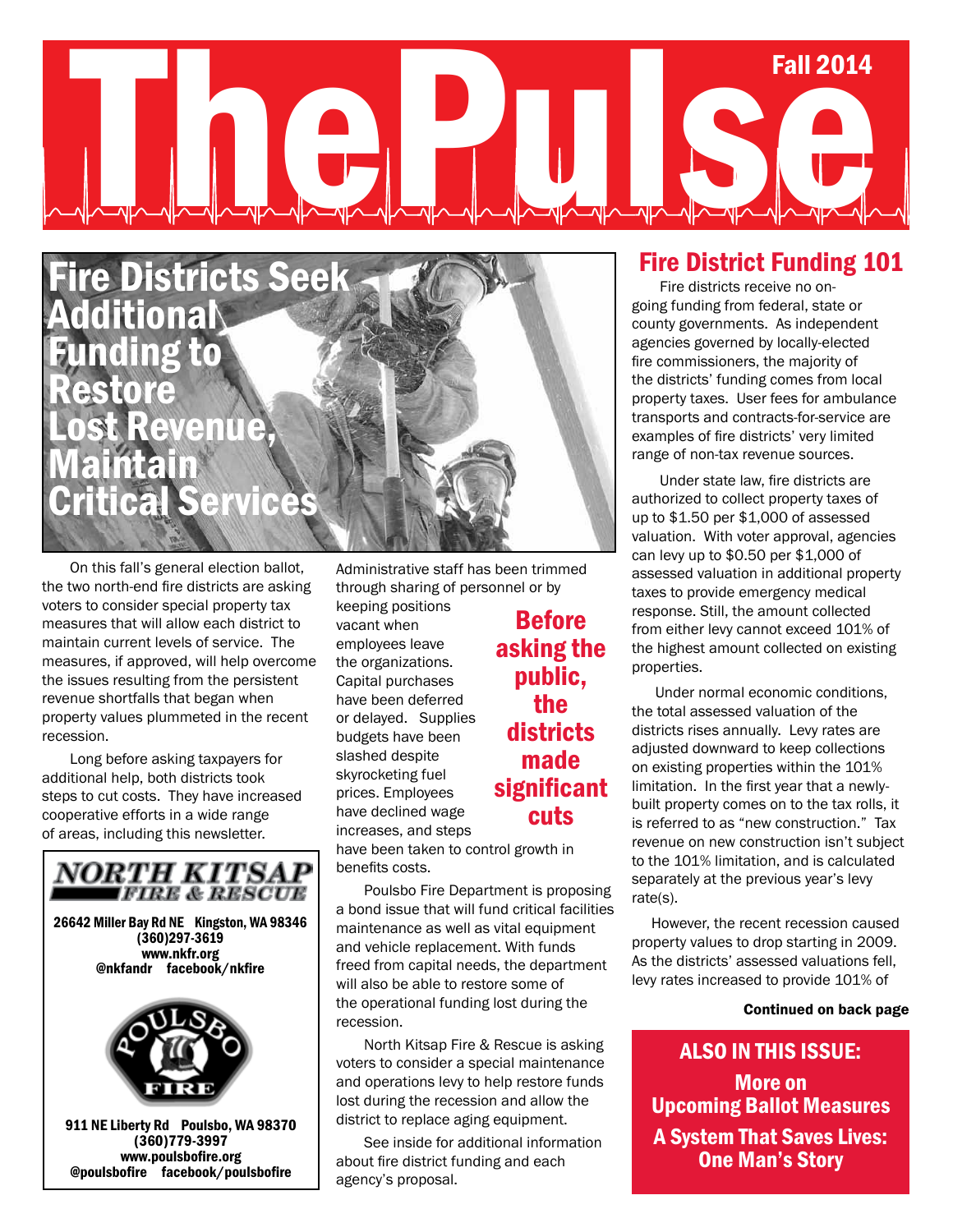# Poulsbo Fire Department

PROPOSITION NO. 1 Kitsap County Fire Protection District No. 18 Upgrade of Apparatus, Facilities and Fire and Life Safety Equipment Bonds - \$2,745,000

The Board of Fire Commissioners of Kitsap County Fire Protection District No. 18 adopted Resolution No. 14-05 concerning this proposition for bonds. This proposition would authorize the District to upgrade apparatus and fire and life safety equipment and make necessary capital improvements to the facilities of the District, to issue \$2,745,000 of general obligation bonds maturing within a maximum of five years, and to collect excess property taxes annually to repay  $\frac{1}{2}$  the bonds, as provided in Resolution No. 14-05.



## Learn More

Call: Poulsbo Fire at (360)779-3997

E-Mail: Fire Chief Jeff Griffin at jgriffin@poulsbofire.org

Attend a BBQ/open house at the fire station:

Saturday, September 20 from 2:30 – 4:30 p.m. at Station 77 1305 NW Pioneer Hill Road

Saturday, September 27 from 2:30 – 4:30 p.m. at Station 73 1863 NE Pacific Ave in Keyport

Saturday, October 11 from 2:30 - 4:30 p.m. at Station 72 28882 Falkner Rd NE

Saturday, October 18 from 2:30 – 4:30 p.m. at Station 71 911 NE Liberty Road

Passage of Proposition No. 1 will authorize Kitsap County Fire Protection District No. 18 (Poulsbo Fire) to borrow a total of \$2,745,000 by issuing general obligation bonds. The bonds would be repaid out of annual property tax levies over a period of 5 years. The bonds will pay for upgrading fire and life safety equipment and making necessary capital improvements to the facilities of the District.

Capital projects are expected to include the purchase of two upgraded fire engines, re-chassis and updating of three medic units, replacement of the roof at Station 71, the upgrade and repair of equipment and facilities and other acquisitions including bunker gear for firefighter safety.

## Quick Facts About Poulsbo Fire

Service Area: 54 square miles Population Served: 23,937(2010 Census) 2014 Operating Budget: \$6.99 million 2013 Total Calls: 3,411 2013 Medical Calls: 2,280 (67%) Non-Response Employees: 5 Response Employees: 36 Volunteers: 25 Fire Insurance Rating: 4 within the City of Poulsbo, and 5 in other areas



The levy rate is estimated to be \$0.19 per thousand dollars of assessed valuation, costing an additional \$19.00 per year or \$1.58 per month for every \$100,000 of assessed valuation. The levy rate will decrease if the district's total assessed property valuation increases.



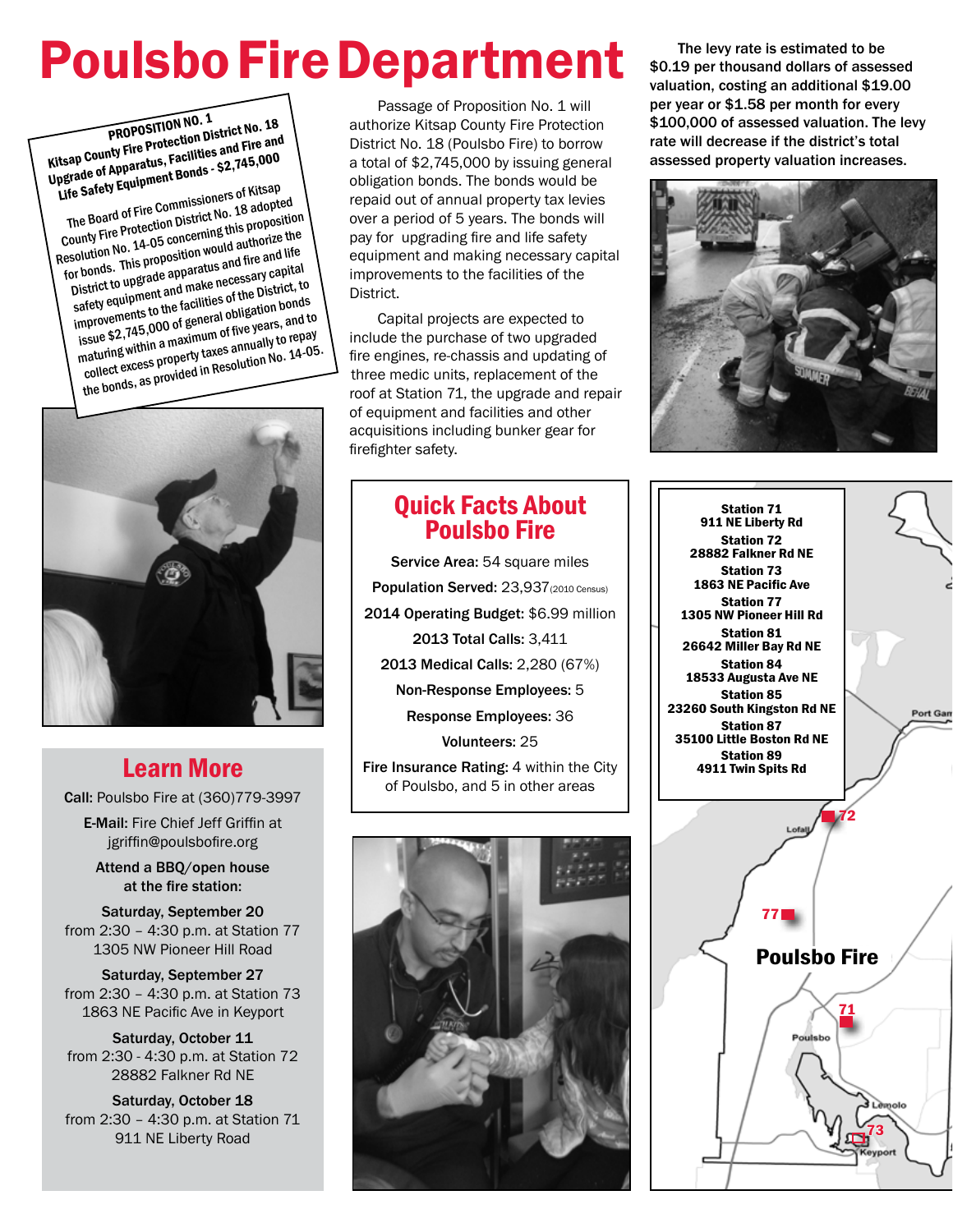If approved by the voters, North Kitsap Fire & Rescue will be authorized to collect a maintenance and operations excess levy in the sum of \$600,000 for each year in 2015, 2016, 2017 and 2018. This temporary four-year excess levy will be in addition to the District's regular fire and emergency medical services tax levies. The District estimates that the tax levy rate necessary to generate these funds each year will be approximately \$0.25 per thousand dollars of assessed property valuation. The levy rate will decrease if the district's total assessed property valuation increases.

 Since 2009, the District's total assessed property valuation has fallen by over 25%. As a result, the District's 2014 tax revenues are more than \$600,000 less than in 2009. The cost of providing fire prevention, fire suppression and emergency medical services continues



# North Kitsap Fire & Rescue

to rise. Although the economy is showing signs of recovery, these shortfalls will persist until assessed valuations increase substantially. Under these circumstances and despite having implemented many cost-cutting measures, the District will not be able to continue providing adequate staffing and service levels within the limitations of the District's regular tax levy. This maintenance and operations levy will provide the funds necessary to retain firefighters and maintain service levels.

If the levy is approved, the additional tax per \$100,000 of assessed valuation is estimated to cost approximately \$25.00 per year or \$2.08 per month.

### Level of Service

Seconds count in fire and medical emergencies. To get help to you and your family as quickly as possible, the fire districts make sure that there are at least 16 professisonal firefighter/ EMTs on-duty in the north-end's staffed fire stations every day (shown with solid red squares on the map at lower left) responding in reliable and wellmaintained vehicles. These forces are augmented by well-trained volunteers. Unstaffed stations are shown with red outlined squares on the map. All of these components are also necessary to maintain continued favorable fire insurance rates.

#### North Kitsap Burn Ban Information Line (360)297-4888

### Quick Facts About NKF&R

Service Area: 46 square miles Population Served: 18,410 (2010 Census) 2014 Operating Budget: \$5.58 million 2013 Total Calls: 2,565 2013 Medical Calls: 1,707 (67%) Non-Response Employees: 7 Response Employees: 38 Volunteers: 22 Fire Insurance Rating: 5

PROPOSITION NO. 1 North Kitsap Fire & Rescue Levy of General Tax for Maintenance and Operations

The Board of North Kitsap Fire & Rescue adopted Resolution 2014-08, concerning a proposition to dequately finance maintenance and operation costs. This proposition provides for the support of fire protection and emergency medical services, facilities, maintenance, staffing and operations by authorizing the District to levy excess taxes in the amount of \$600,000 per year for four consecutive years beginning in 2014 to be collected in each year following at an approximate levy rate of \$0.25 per thousand of assessed valuation (the actual rate will be based on assessed values).

### Learn More

Call NKF&R at (360)297-3619

E-Mail to Fire Chief Dan Smith at smith@nkfr.org

Attend a BBQ/open house at the fire station:

Saturday, September 20 from 2 - 6 p.m. at Station 89 4911 NE Twin Spits Rd. in Hansville

Saturday, September 27 from 2 - 6 p.m. at Station 84 18533 Augusta Ave. NE in Suquamish

> Wednesday, October 8 from 4 - 8 p.m.at Station 85 23260 S. Kingston Rd.

Saturday, October 11 from 2 - 6 p.m. at Station 81 26642 Miller Bay Rd. NE near Kingston